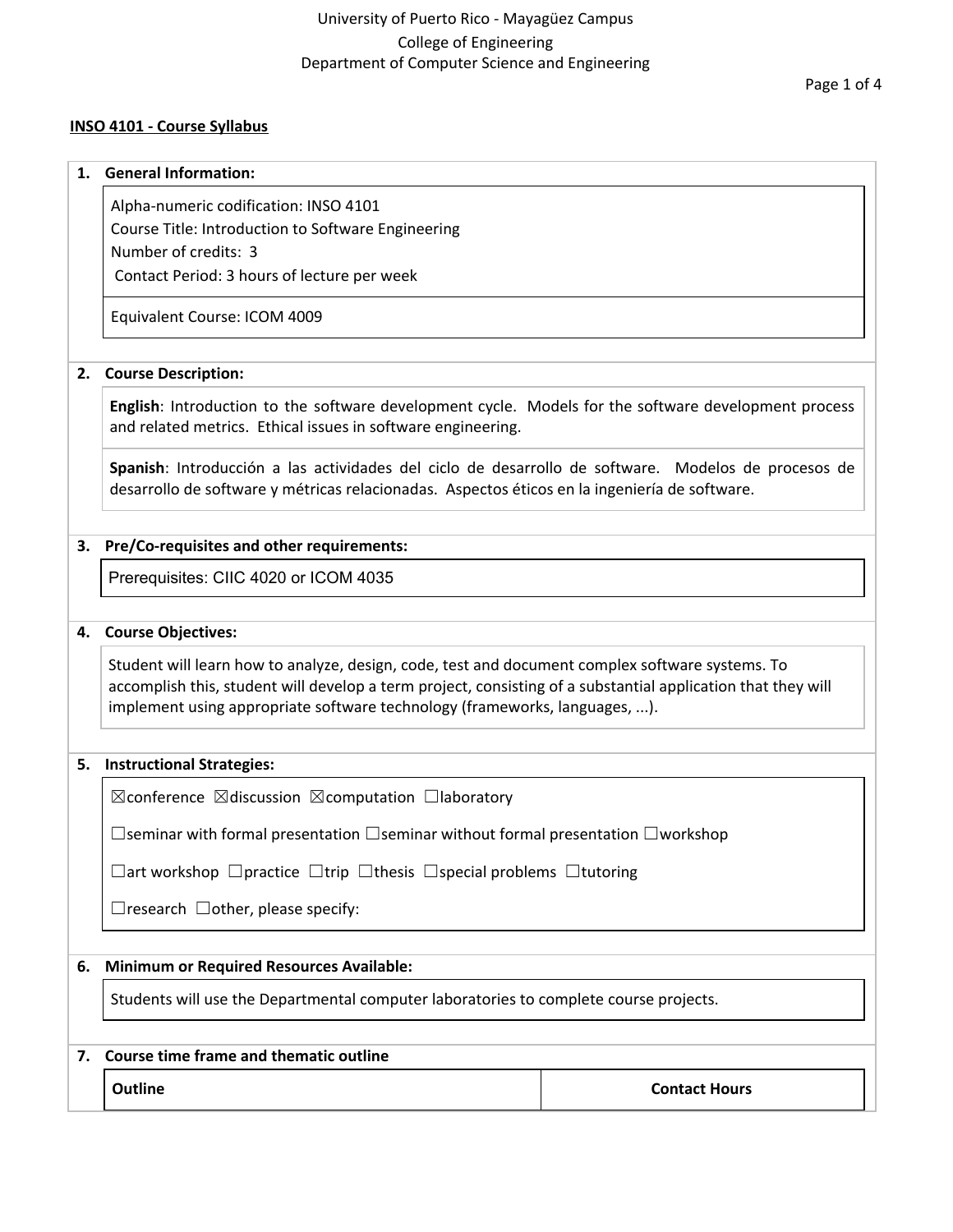| Introduction to the course                            | 1  |
|-------------------------------------------------------|----|
| The Software Lifecycle                                | 3  |
| Estimation: Cost, effort and agenda                   | 3  |
| Planning and tracking                                 | 3  |
| Risk analysis and management                          | 2  |
| User Interface design                                 | 1  |
| <b>UML</b> language                                   | 4  |
| Requirements analysis and specification               | 5  |
| Design principles and concepts, system design testing | 6  |
| Software testing                                      | 4  |
| Exams, discussion sessions, and presentations         | 13 |
| Total hours: (equivalent to contact period)           | 45 |

# **8. Grading System**

 $\boxtimes$ Quantifiable (letters)  $\Box$  Not Quantifiable

## **9. Evaluation Strategies**

|                            | Quantity | Percent |
|----------------------------|----------|---------|
| $\boxtimes$ Exams          | 3        | 30%     |
| $\boxtimes$ Final Exam     | 1        | 15%     |
| $\Box$ Short Quizzes       |          |         |
| $\Box$ Oral Reports        |          |         |
| $\Box$ Monographies        |          |         |
| $\square$ Portfolio        |          |         |
| $\boxtimes$ Projects       | 1        | 40%     |
| $\square$ Journals         |          |         |
| ⊠Other, specify: Homeworks | $5 - 8$  | 15%     |
| TOTAL:                     |          | 100%    |

## **10. Bibliography:**

1. Stephen Schach, *Object-Oriented and Classical Software Engineering*, 8th ed., McGraw-Hill, 2010.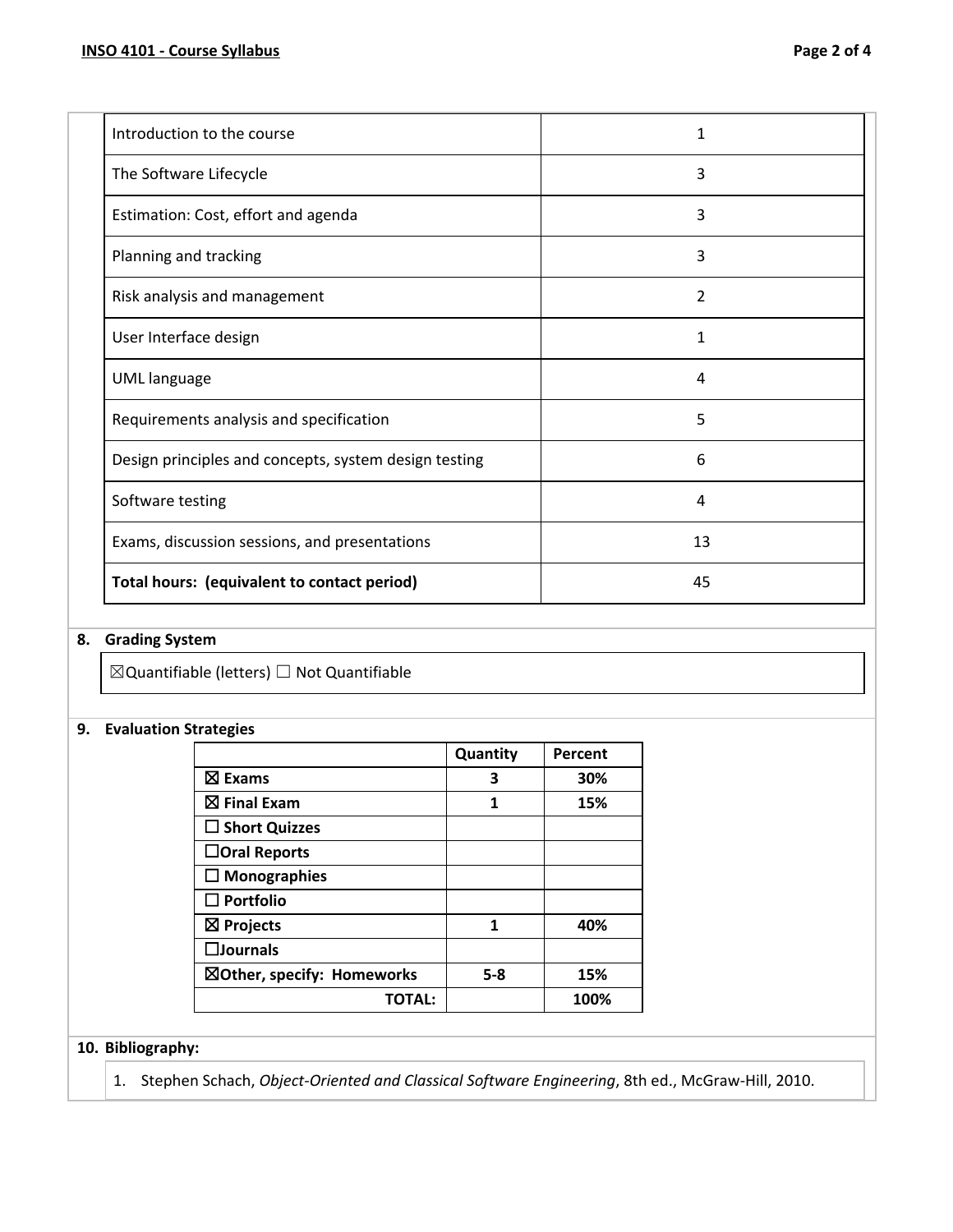- 2. David Kung, *Object-Oriented Software Engineering: An Agile Unified Methodology*, McGraw-Hill, 2013.
- 3. Ian Sommerville, *Software Engineering*, 9th ed., Addison-Wesley, 2010.
- 4. Plfeeger, S.L. and Atlee, J.M., *Software Engineering, Theory and Practice*, 4th Ed., Prentice Hall, 2009.
- 5. Erich Gamma, Richard Helm, Ralph Johnson and John Vlissides, *Design Patterns: Elements of Reusable Object-Oriented Software*, Addison-Wesley, 1994. [Classic Book]
- 6. Association for Computing Machinery, Software Engineering Code of Ethics and Professional Practice, 1999, http://www.acm.org/about/se-code
- 7. Yingxu Wang, Software Engineering Foundations: A Software Science Perspective, CRC Press, 2007. [Classic Book] http://dx.doi.org/10.1201/9780203496091. [Available via CRCnetBASE, UPRM General Library Databases]
- 8. A. Rashid, J. Weckert, and R. Lucas, "Software Engineering Ethics in a Digital World," Computer, vol. 42, no. 6, pp. 34–41, 2009. http://dx.doi.org/10.1109/MC.2009.200 [Available via IEEE Xplore, UPRM General Library Databases]
- 9. Dines Bjørner, "Software Engineering", Vol. 1-3, Springer, 2006.

## **11. Course Outcomes**

| Upon successful completion of this course, the student will be able<br>to:                                                                                                                                         | Program Student<br><b>Outcomes Impacted</b> |
|--------------------------------------------------------------------------------------------------------------------------------------------------------------------------------------------------------------------|---------------------------------------------|
| 1. understand the engineering nature of software development                                                                                                                                                       | 2, 6                                        |
| 2. apply principles of engineering to the software development<br>process                                                                                                                                          | 2, 6                                        |
| 3. understand the need of effective software testing                                                                                                                                                               | 2, 6                                        |
| 4. document a software development project through all its phases,<br>complementing informal, semi-formal, and formal means of<br>expression, e.g. technical writing, schematics and diagrams,<br>formal languages | 3                                           |
| 5. have a good overview of the tasks, artifacts, skills, knowledge,<br>and trade-offs involved in the phases of software engineering<br>from project inception to software design                                  | 1, 2, 6                                     |
| 6. understand the principles of time management as a basis for<br>project management: time tracking, effort estimation, scheduling                                                                                 | 6                                           |

### **12. According to Law 51**

Students will identify themselves with the Institution and the instructor of the course for purposes of assessment (exams) accommodations. For more information please call the Student with Disabilities Office which is part of the Dean of Students office (Office #4) at (787)265-3862 or (787)832-4040 extensions 3250 or 3258.

### **13. Academic Integrity**